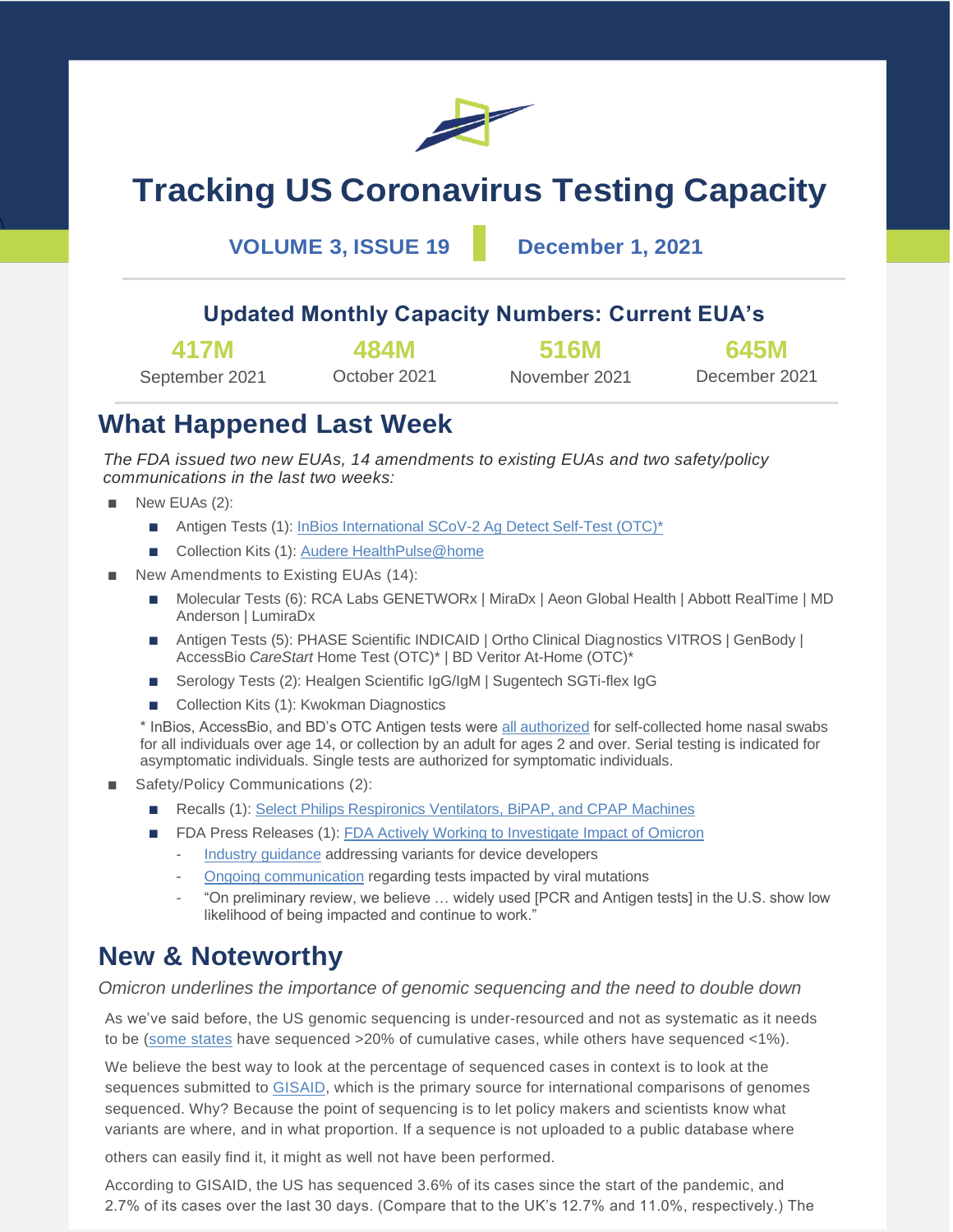US actually has more sequencing data than that: CDC data shows 258,000 sequences performed over the past 30 days, yielding a rate of 14.7%. But unless it all gets submitted to GISAID, the rest of the world doesn't have access to this data (setting aside the question of how systematically it was gathered). Let's ramp up sequencing and reporting. Omicron has just been reported in the US - a week after we first learned about it. Do we still need to emphasize how this is a global issue?

### *Odds Are, Rapid Tests Can Handle Omicron*

We know that most PCR tests can detect Omicron - and not only that, but they can alert testers to the new variant's presence without the need for full sequencing. (Although creating a system to report tests for Omicron is still elusive.)

### So, what about rapid antigen tests?

We're still waiting for official, evidence-based words, but [test manufacturers](https://www.medtechdive.com/news/omicron-variant-not-issue-some-covid-test-makers-say/610612/?utm_source=Sailthru&utm_medium=email&utm_campaign=Issue:%202021-11-30%20MedTech%20Dive%20%5Bissue:38281%5D&utm_term=MedTech%20Dive) and testing experts are making uniformly soothing noises thus far. According to 360Dx, NIH's Bruce Tromberg noted that out of the four mutations that could potentially confuse rapid antigen tests, three were present in the [Lambda](https://www.360dx.com/covid-19/will-rapid-antigen-tests-detect-sars-cov-2-omicron-variant-they-should)  [variant](https://www.360dx.com/covid-19/will-rapid-antigen-tests-detect-sars-cov-2-omicron-variant-they-should) – and the tests managed Lambda without difficulty. Abbott, BD, Ellume, and Quidel have all issued statements indicating that their rapid tests should pick up Omicron, a sentiment the [FDA](https://www.fda.gov/news-events/press-announcements/coronavirus-covid-19-update-fda-actively-working-investigate-address-potential-impacts-omicron) echoed. We're hoping that lab and real-world data will confirm quickly.

### *Vaccine Passports Without Testing Miss Asymptomatic COVID Cases*

According to this [Israeli study](https://papers.ssrn.com/sol3/papers.cfm?abstract_id=3963606) (done at Ben Gurion airport and reported by [Reuters\)](https://www.medscape.com/viewarticle/963397), the use of vaccine passports that exempt people from COVID testing has a significant negative impact - it allows many asymptomatic or presymptomatic active infections to be missed. BUT - the definition of "unvaccinated" has changed in Israel: It now includes both folks who have never been vaccinated and those who received their most recent shot more than six months prior. Commentary: Yet another study and reason to prioritize both vaccination and testing - not vaccination alone.

## **Food for Thought**

### *Why bother vaccinating kids? Because the alternative is Omicron … and its successors*

Commentary: The many parents who've been chewing their nails since last spring, waiting for the opportunity to get their elementary-school kids vaccinated, are flooding their Facebook feeds with proud pictures of small Band-Aided arms. The rest of the nation's parents . . . aren't. The most recent Kaiser Family Foundation [vaccine survey](https://www.kff.org/coronavirus-covid-19/poll-finding/kff-covid-19-vaccine-monitor-october-2021/) indicated that about ⅔ of parents either won't vaccinate their 5- to 11 year-olds (33%) or will "wait and see" (30%).

Most young kids who get COVID-19 have either mild or asymptomatic cases, it's true. (Though [not all](https://www.cdc.gov/vaccines/acip/meetings/downloads/slides-2021-11-2-3/03-COVID-Jefferson-508.pdf) – in the US alone, where 5- to 11-year-olds represent 10% of cases, over 500 kids in this age group have been hospitalized, and, tragically, more than 60 have died, putting COVID-19 on the list of the 10 most common causes of death in this age group.) So, if your kid is at relatively low risk of being seriously harmed by this virus, why bother to vaccinate?

#### Omicron is why.

As NPR reported yesterday, the [genetic ancestry](https://www.npr.org/2021/11/30/1060185915/the-omicron-variant-might-have-originated-in-someone-with-a-suppressed-immune-sy) of this variant indicates that it evolved from a strain that was around in mid-2020. That means it either evolved in a place where none of the more recent variants ever showed up (not impossible, but unlikely), or (probably more likely) it evolved in a single person. Someone immunosuppressed, who was unable to clear the virus from their body, unknowingly gave it a place to hang out and gather [mutations](https://www.science.org/content/article/patience-crucial-why-we-won-t-know-weeks-how-dangerous-omicron) over time.

What does this have to do with vaccinating kids? The answer is that the overwhelming majority of kids can be successfully vaccinated, while immunosuppressed people like Omicron's original host cannot. Since these folks' immune systems can't respond properly to vaccination, the only way to protect them from infection is to surround them with successfully immunized people so that the virus has fewer places in which it can circulate - that's the whole concept behind [herd immunity.](https://www.mayoclinic.org/diseases-conditions/coronavirus/in-depth/herd-immunity-and-coronavirus/art-20486808) While true herd immunity is, sadly, now beyond our grasp, every successfully fully vaccinated person means that there's one less place for the virus to go - and makes it just a tiny bit less likely that someone like Omicron's host will unintentionally harbor the next Variant of Concern.